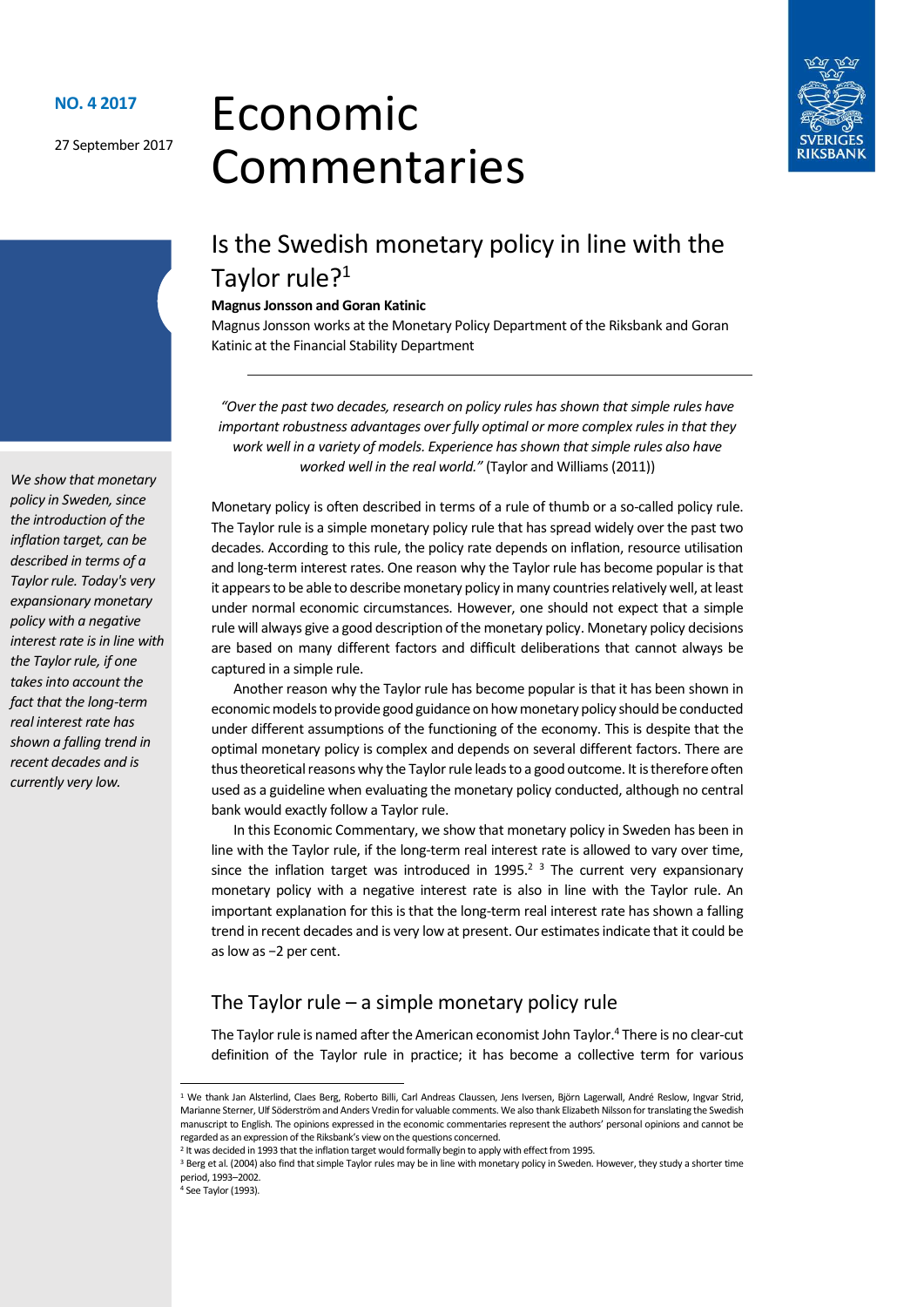monetary policy rules where the central bank's instrument is a short-term nominal interest rate, the so-called policy rate (or repo rate). In this study we use a Taylor rule that is described in Taylor (1993), with the difference that the long-term real interest rate is not constant, but can vary over time. According to the Taylor rule, the policy rate varies around a long-term nominal interest rate level – which can be divided into a long-term real interest rate and the inflation target – where the variations depend on how inflation relates to the inflation target and resource utilisation to the long-term level. Formally, the Taylor rule can be described with the following expression,

$$
R_t = r_t^* + \pi^* + \alpha(\pi_t - \pi^*) + \beta(y_t - y_t^*),
$$

where  $R$  denotes the policy rate,  $r^*$  the long-term real interest rate (the raised asterisk indicates that it is the level of the long-term real interest rate) – note that the long-term level can vary over time,  $\pi$  inflation,  $\pi^*$  the long-term level of inflation, which is usually set at the central bank's inflation target,  $y$  resource utilisation and  $y^*$  the long-term level of resource utilisation. The parameters  $\alpha$  and  $\beta$  state by how much the policy rate reacts to deviations of inflation from the inflation target and to deviations of resource utilisation from its long-term level, respectively.

We assume that the weight of inflation's deviation from the target,  $\alpha$ , is 1.5, which is a standard value in many studies. The weight of resource utilisation,  $\beta$ , is set at 0.1. This is somewhat lower than what is common in the academic literature but on the other hand it is in line with the estimation of this parameter in the Riksbank's macromodel, Ramses. We set  $\pi^*$ at the Riksbank's inflation target, which is 2 per cent. A Taylor rule for the Swedish economy can then be written as,

$$
R_t = r_t^* + 2 + 1.5(\pi_t - 2) + 0.1(y_t - y^*).
$$

The long-term real interest rate,  $r^*$ , plays an important role for setting the policy rate. If both inflation and resource utilisation are close to their long-term levels, their impact on the policy rate will be small. The level of the policy rate will then be the level of the long-term real interest rate plus the inflation target.

### Description of data

To calculate the policy rate according to the Taylor rule, we need information on inflation, resource utilisation and the long-term real interest rate. An important element of the analysis is that we take into account the uncertainty inherent in the measurement of these variables. We illustrate this uncertainty by using several different measures and with the aid of these we calculate a so-called uncertainty band for the policy rate from the Taylor rule.

#### Six different measures of inflation are used

Inflation is a general increase in prices of all goods and services produced in an economy. To measure inflation central banks often use a so-called cost-of-living index, even though these may be associated with certain problems. One well-known problem is that changes in relative prices between different goods affect the cost-of-living index. Large upswings or downswings in the oil price are examples of relative price changes that have a direct effect on the cost-ofliving index. It is therefore common that central banks look at a measures of inflation where the direct effect of the change in the oil price has been excluded. The Riksbank, for instance, reports inflation measured as CPIFXE – which is a cost-of-living index where the direct effects of changes in energy prices, which are largely comprised of oil prices, have been excluded – in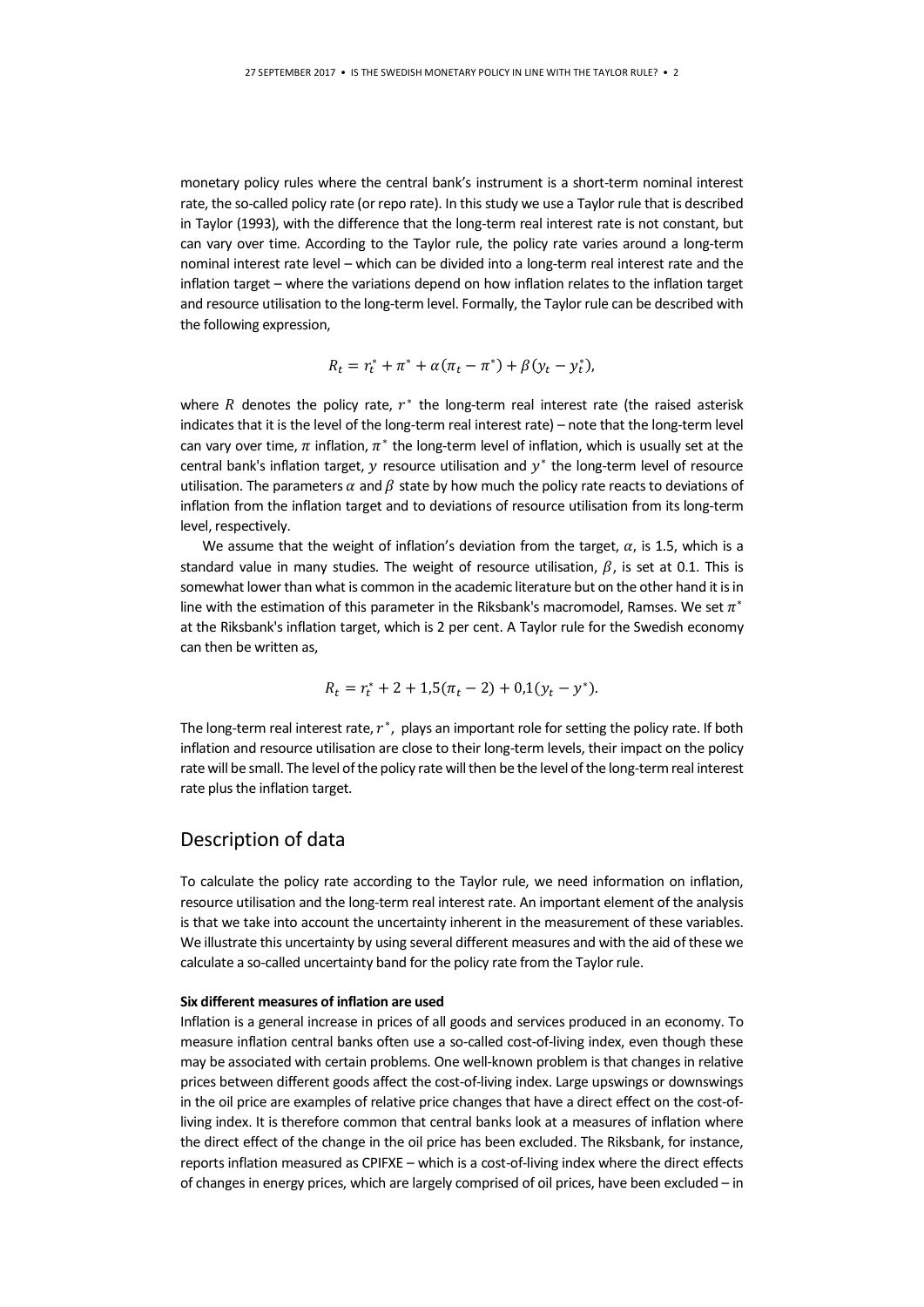its Monetary Policy Report. Relative price changes are a natural feature of a market economy and should therefore not be confused with changes in inflation.

The most common and well-known measure of inflation in Sweden is the change in the consumer price index, CPI, which measures changes in consumer prices. However, in the Riksbank's monetary policy analysis it is the CPIF that is used in practice, that is, the CPI with a fixed interest rate, which means that one excludes the effect of changes in interest rates from the CPI.<sup>5</sup> The Riksbank also takes into consideration other measures of inflation, so-called underlying measures, to obtain a better picture of how inflation is developing.<sup>6</sup> In this study we include four different measures of underlying inflation, CPIFXE, TRIM85, UND24, and MEDIAN, in our calculations of the policy rate according to the Taylor rule.<sup>7</sup>

Inflation is a general upturn in all prices in the economy including prices of work, that is to say wages. This suggests that inflation is not equal to a decline in the standard of living. If the prices of all goods, services and wages rise at the same rate, there does not need to be any direct effect on the standard of living, but there can be indirect effects of an overly high inflation rate that can reduce the standard of living. This is one reason why central banks around the world are aiming to attain a low and stable rate of inflation.

The GDP deflator is a measure of inflation that includes the prices of all domesticallyproduced goods and services. In addition to the prices of domestically-produced consumption (private and public consumption), it includes the prices of domestically-produced investments and exports. If the GDP deflator is calculated from the income side, it is also made clear that wages are included. However, this measure is also associated with problems; it is only available on a quarterly basis and it is often revised. Unfortunately, there is no entirely satisfactory measure of inflation. Central banks generally use changes in the cost-of-living index as a measure of inflation, because they are known to the general public, they can be measured with relatively good precision and are not revised.



Note. Per cent. In Figure 1a, the CPIF is the CPI with a fixed mortgage rate. The CPIFXE is the CPIF excluding energy prices. In the measure TRIM85, 7.5 per cent of the highest and the lowest price changes in the CPI have been excluded. In UND24, the sub-groups have different weights than in the CPI, based on how much they vary. MEDIAN is the median of price changes in the CPI. In Figure 1b, the GDP gap is defined as the deviation in GDP from an estimated trend, the hours gap is defined as the deviation in the number of hours worked from an estimated trend and the RU indicator summarises a number of data from surveys and the labour market and is assumed to reflect resource utilisation in the economy. Sources: Statistics Sweden and the Riksbank

All in all, we thus use six different measures of inflation in the analysis, CPIF, CPIFXE, TRIM85, UND24, MEDIAN and the GDP deflator. Figure 1a shows how these measures have varied

-

<sup>5</sup> The Executive Board of the Riksbank decided at its monetary policy meeting in September 2017 that the CPIF would from now on become the formal target variable for inflation.

<sup>6</sup> See Hansson et al. (2008) for a discussion of underlying measures of inflation.

<sup>7</sup> The underlying measure CPIFXE is calculated as the CPIF excluding energy prices. In the measure TRIM85, 7.5 per cent of the highest and the lowest rates of price changes in the CPI have been excluded. In UND24, the sub-groups have different weights than in the CPI, based on how much they vary. MEDIAN shows the median of price changes in the CPI.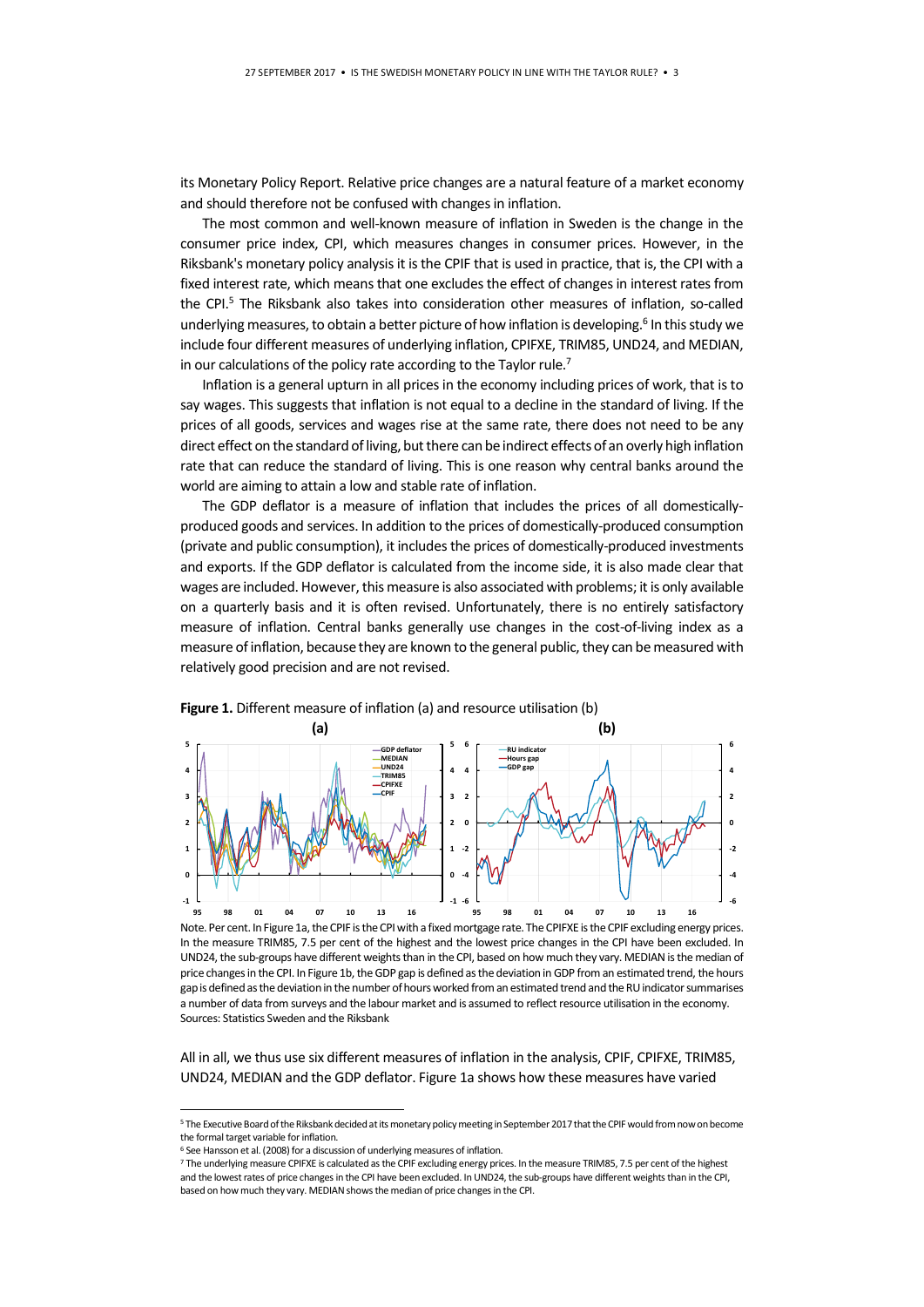since the inflation target was introduced. The different measures follow one another relatively well, but during certain periods of time there are marked differences.

#### Difficult to measure resource utilisation

Resource utilisation can be measured in several different ways, which indicates that there is some uncertainty on how it should be measured. We use three different measures that are also published in the Riksbank's Monetary Policy Report, i.e., the GDP gap, the hours gap and the RU indicator. The GDP gap measures the deviation in GDP from an estimated trend, while the hours gap measures the deviation in the number of hours worked from an estimated trend. The RU indicator summarises a large amount of survey and labour market data and is assumed to reflect resource utilisation in the economy. Figure 1b shows how the three measures have varied during the period since the inflation target was introduced. During certain time periods, the different measures may differ fairly substantially.

#### The long-term real interest rate is unobservable

The Riksbank steers a short risk-free nominal interest rate – the so-called policy rate – which in turn affects interest rates with longer maturities faced by households and companies. The nominal interest rate may have some impact on demand in the economy, but the real interest rate probably plays a more important role – that is, the interest rate obtained when inflation has been subtracted from the nominal interest rate. Monetary policy is considered to be able to affect the real interest rate in the short term, but in the longer term it is probably determined by other factors. These factors can be the trend growth in the economy, households' valuation of consumption today in relation to the future, demographic developments and real interest rates abroad. In a world with free capital movement, it may be difficult for a small open economy like Sweden to have real interest rates that deviate too much from those in other countries. In recent decades, real interest rates around the world have shown a falling trend, which has also affected real interest rates in Sweden.

According to the Taylor rule, the policy rate is related to the long-term level of the real interest rate. Unfortunately, it is not possible to observe this and there is no consensus on how it should be calculated. A common assumption in many studies is that it is constant over time. This is often the case in economic models and it is also in line with how Taylor (1993) estimated the long-term level. However, this can be a problematic assumption in many situations, since it is likely that when structural changes occur in the economy the long-term interest rate may also be affected. We therefore assume that the long-term real interest rate may vary over time in our calculations and that it will roughly follow the trend in the real interest rate.

To calculate the long-term real interest rate, we use a relatively simple method proposed by James Bullard, head of the Federal Reserve Bank of St. Louis.<sup>8</sup> This method is based on the Fisher equation, that is,

$$
r_t = R_t - E_t \pi_{t+1},
$$

where  $E$  denotes the expectation operator.

So, to calculate the real interest rate we need to know the expected inflation rate during the time to maturity. We calculate both so-called ex ante real interest rates, where we use inflation expectations from money market participants, and so-called ex post real interest rates, which are based on actual inflation outcomes. In these calculations we use CPIF, CPIFXE, TRIM85, UND24, MEDIAN and the GDP deflator as measures of inflation.

The maturity of the nominal interest rate,  $R$ , should be at least as long as the time that monetary policy affects real interest rates. However, it should not be too long, as interest rates

-

<sup>8</sup> See Bullard (2016).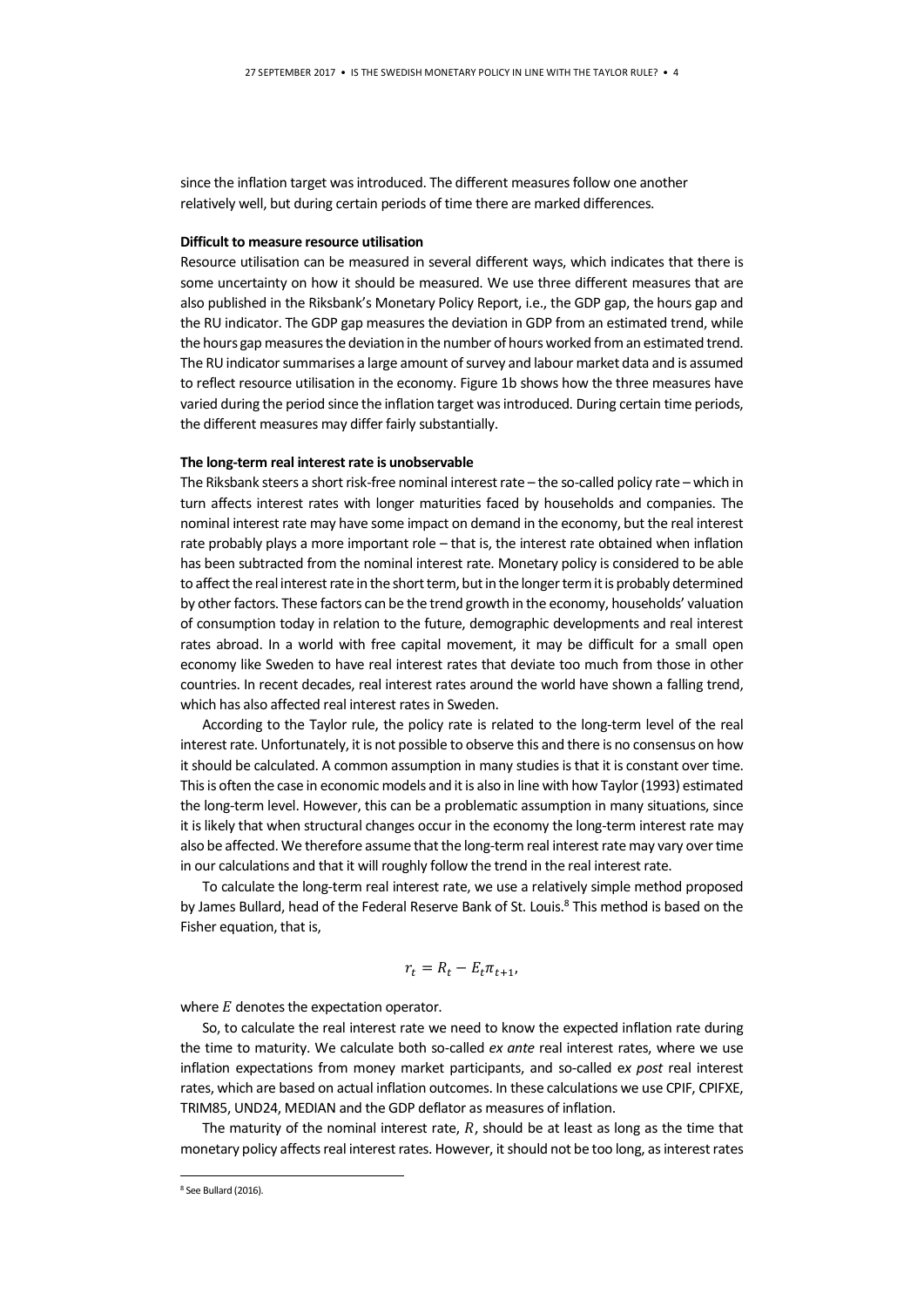with longer maturities contain a term premium that may be difficult to exclude. The interest rate that the central bank relates to should also be a risk-free rate. Bullard suggests that the effect of monetary policy on the real interest rate lasts a few quarters and he therefore uses the yield on a nominal government bond with a maturity of one year minus expected inflation as a measure of the real interest rate.

However, there is no consensus in the literature on how long monetary policy may influence real interest rates. Many argue that monetary policy affects the real interest rate for longer than a year. We share this assessment and therefore use forward rates on Swedish government bonds with a maturity of two and five years. The forward rate on the five-year government bond is moreover adjusted for a term premium.<sup>9</sup> To obtain a measure of the longterm real interest rate we calculate a so-called HP trend.<sup>10</sup> Our assessment of the long-term real interest rate is in other words the HP trend in the real interest rate.

Figure 2a shows the long-term real interest rate two years ahead since the inflation target was introduced. The long-term real interest rate has fallen from around 6–8 per cent in the middle of the 1990s to around −2 per cent today. The long-term real interest rate five years ahead is also showing a falling trend, although not so steep, see Figure 2b. At the beginning of the period, the long-term real interest rate is around 2.5–3.5 per cent, while it is currently between −0.5 and −1.5 per cent according to this measure.

The Riksbank assessed in a box article in the Monetary Policy Report in February 2017 that the real interest rate could be expected to be between 0.5 and 2.0 per cent five to ten years from now, but that it will be much lower in the coming years.<sup>11</sup> An estimate of the trend in the real interest rate using the Riksbank's macro model Ramses implies that the long-term level of the real interest rate at the end of 2016 was around −1.5 per cent, which is in line with our estimates.<sup>12</sup>



Figure 2. Long-term real interest rate (HP trend) two years ahead (a) and five years ahead (b)

Note. Per cent. The long-term real interest rate is calculated as the HP trend (lambda = 1600) for the real interest rate two years ahead (the forward rate for a two-year government bond minus inflation) and five years ahead (the forward rate for a five-year government bond adjusted for the term premium and minus inflation). Expected inflation is expectations among money market participants two respectively five years ahead.

Sources: Own calculations, Macrobond, Statistics Sweden, TNS Sifo Prospera and the Riksbank

## Swedish monetary policy in line with the Taylor rule

One of the difficulties in calculating the policy rate according to the Taylor rule is, as we have discussed, the uncertainty inherent in the different measures of inflation, resource utilisation

-

<sup>9</sup> The term premium is excluded using a method described in De Rezende (2017). The interest rates on both the two-year and five-year government bonds are so-called forward rates, that is, interest rates in two and five years' time.

<sup>&</sup>lt;sup>10</sup> See Kydland and Prescott (1990) for a discussion of the so-called HP filter used to calculate an HP trend. In our calculations, lambda in the HP filter is set to 1600.

<sup>11</sup> The article reports an interval for the nominal interest rate between 2.5 and 4 per cent. To obtain an interval for the real interest rate we have subtracted the Riksbank's inflation target of 2 per cent.

<sup>12</sup> See Strid and Bonomolo (2017).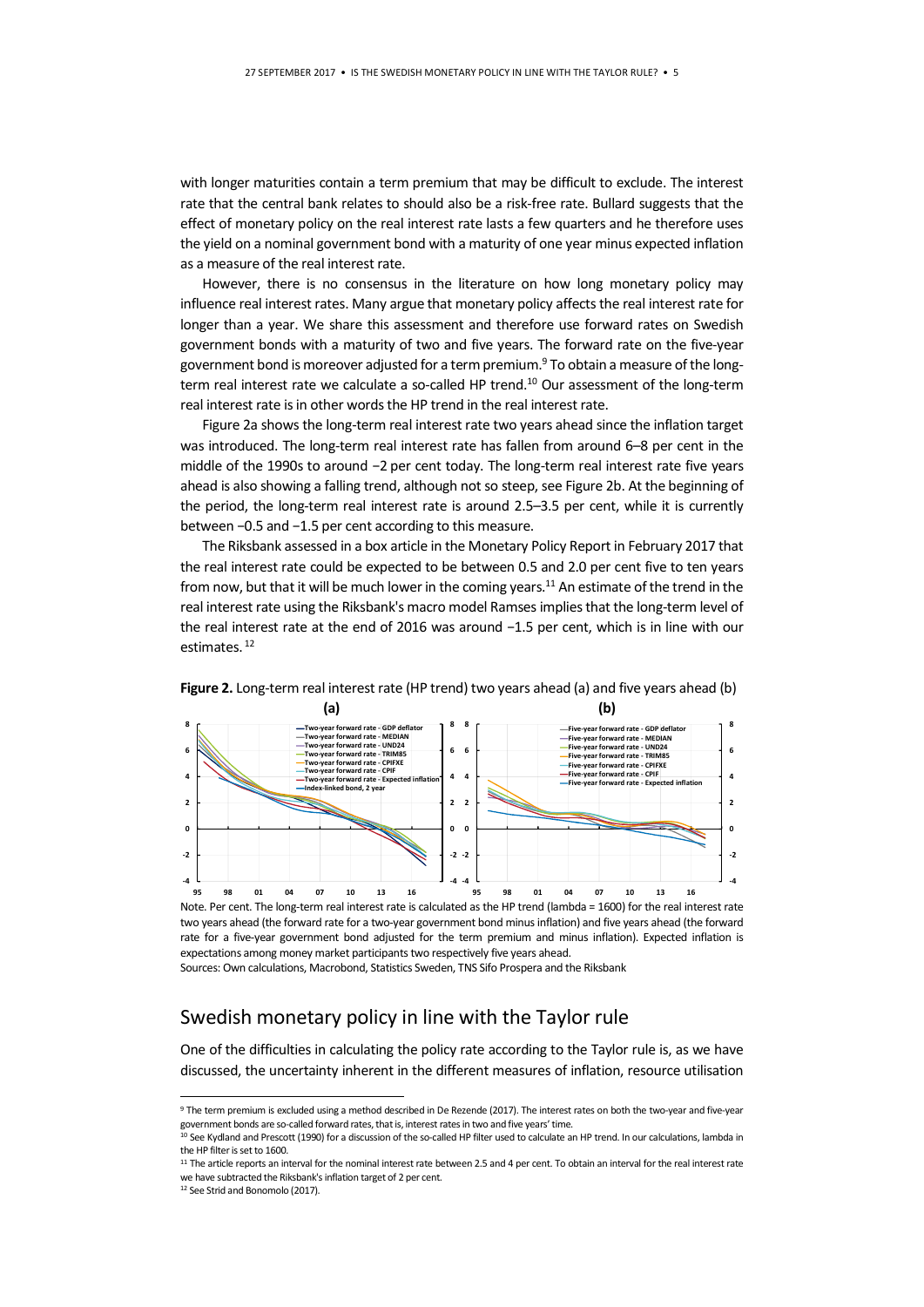and the long-term real interest rate. To take this into account, we calculate an uncertainty band for the policy rate that includes several different measures of these three variables.

Figure 3a shows the actual policy rate since the inflation target was introduced, together with an uncertainty band for the policy rate calculated from the Taylor rule. In this calculation inflation is measured with the CPIF. It is thus implicitly assumed in this calculation that inflation can be measured exactly with the CPIF. The width of the uncertainty band thus depends on the different measures of resource utilisation and the long-term real interest rate. The measures of resource utilisation are shown in Figure 1b and the measures of the long-term real interest rates, calculated from the real interest rate two years ahead, are shown in Figure 2a.

Figure 3. Actual policy rate and policy rate according to the Taylor rule with an uncertainty band. The long-term real interest rate in the Taylor rule is calculated using the real interest rate two years ahead.



Note. Per cent. In Figure 3a, the uncertainty band shows the difference between the highest and lowest policy rate according to the Taylor rule when all combinations of the different measures of resource utilisation and the long-term real interest rate have been included and inflation is measured with the CPIF. Figure 3b also includes the CPIFXE as a measure of inflation. Figure 3c also includes TRIM85, UND24 and MEDIAN as measures of inflation. Figure 3d in addition to the other measures also includes the GDP deflator as a measure of inflation. Sources: Own calculations, Macrobond, Statistics Sweden and the Riksbank

-

The overall picture is that the Riksbank's policy rate is largely in line with the policy rate from the Taylor rule, although there are deviations during certain episodes.<sup>13</sup> During a large part of the 2000s the policy rate was close to the lower edge of the band, or even slightly under. During the financial crisis 2008–2009 the Riksbank cut the policy rate more than would have been justified by the Taylor rule. However, this does not necessarily mean that monetary policy was wrongly conducted. The Taylor rule is expected to provide good guidance on how monetary policy should be conducted in normal times. But in times of financial stress, it is reasonable to

<sup>&</sup>lt;sup>13</sup> One objection one can make is that the long-term real interest rate has been calculated using data from the entire time period. This means that when the policy rate is calculated according to the Taylor rule, the Riksbank is assumed to have more information on the longterm level (or trend) than it was actually possible to have in real time when making the policy rate decisions. On the other hand, the fact that the actual policy rate is in line with the Taylor rule can be interpreted that the Riksbank, despite having had incomplete information on the trend in the real interest rate, has made pretty good assessments of the long-term real interest rate at its monetary policy meetings.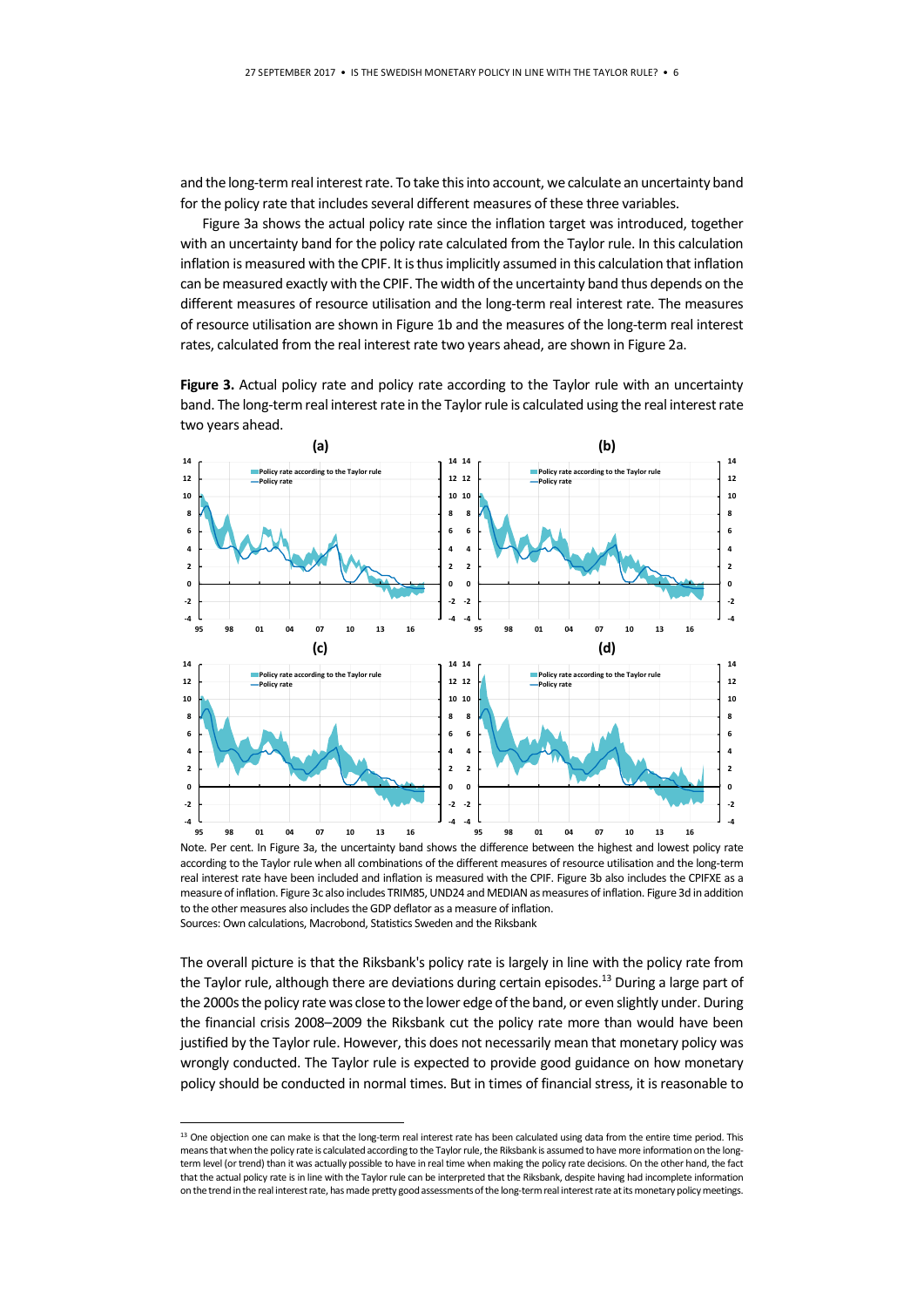also take into account the risks of a financial crisis or to try to alleviate the effects if one has already arisen. This is not captured in our specification of the Taylor rule, since it does not include any financial variables. During the period from the end of 2011 to around 2015 the Riksbank's policy rate was somewhat higher than advocated by the Taylor rule. At the beginning of this period, the Riksbank also received criticism from several commentators, in line with the Taylor rule, that it was conducting an overly tight monetary policy.

The period after 2015 is particularly interesting, since it is characterised by a very expansionary monetary policy with a negative policy rate. However, this is also in line with the Taylor rule. The main reason for this is the falling trend in the real interest rate in recent decades. This has led to the long-term real interest rate being very low. Our calculations indicate that it currently could be as low as −2 per cent.

Figure 4. Actual policy rate and policy rate according to the Taylor rule with an uncertainty band. The long-term real interest rate in the Taylor rule is calculated using the real interest rate five years ahead.





In Figures 3b–3d we also take into account the uncertainty in the measure of inflation. The uncertainty band for the policy rate thus becomes wider and the probability that the policy rate will be within the band becomes higher. In Figure 3b a further measure of inflation, the CPIFXE, is included. This is a measure that is common in the monetary policy discussion and it is regularly shown in the Monetary Policy Report. As expected, the band becomes somewhat wider, but the conclusions from Figure 3a do not change significantly. A further three measures are included in Figure 3c – TRIM85, UND24 and MEDIAN – together with the CPIF and the CPIFXE for the calculation of the uncertainty band. The Riksbank's policy rate then lies within the band, with the exception of a couple of individual years. When the GDP deflator is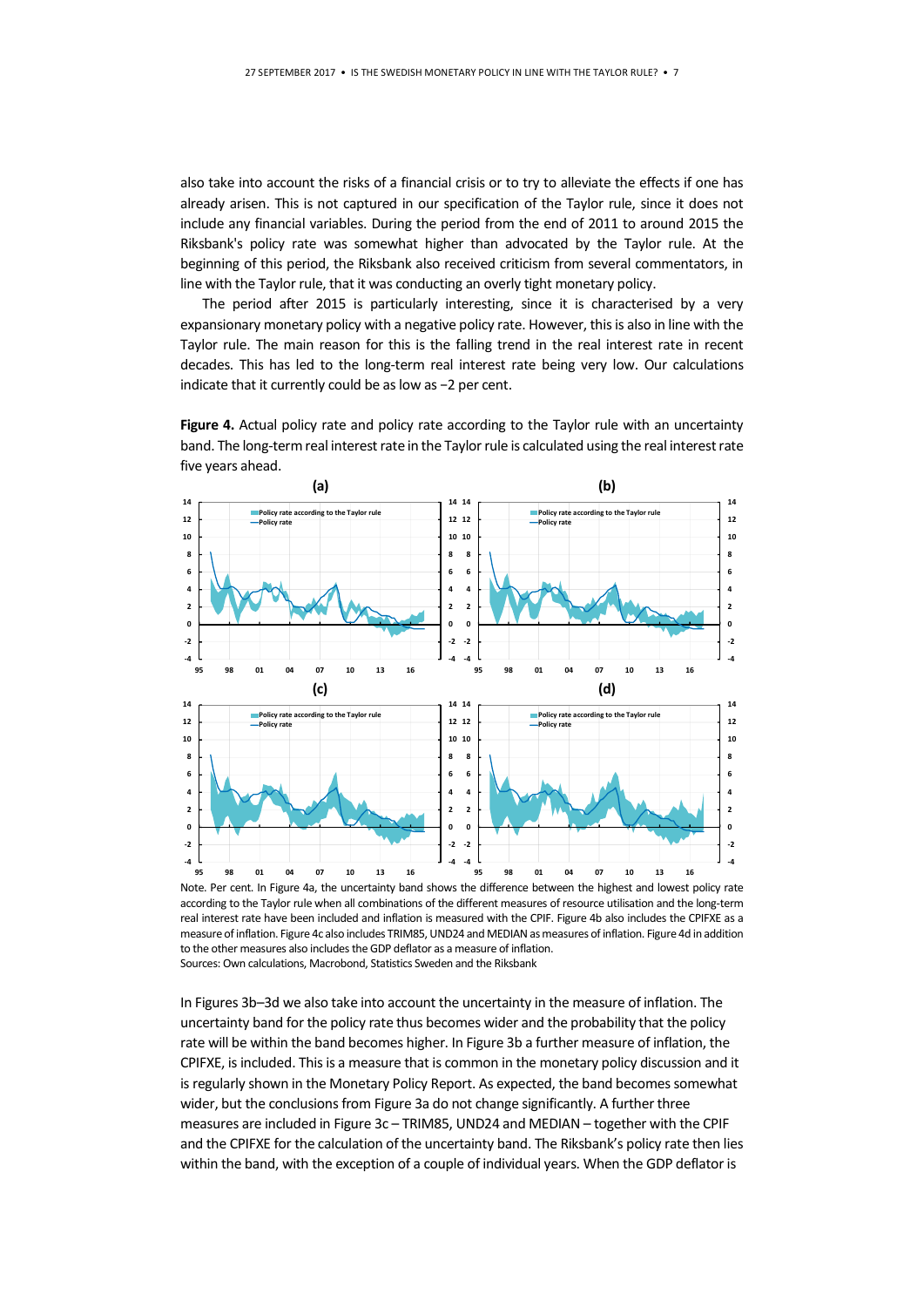also included among the measures of inflation, the deviation in the policy rate from the uncertainty band becomes entirely marginal, see Figure 3d.

In Figures 4a–4d the long-term real interest rate in the Taylor rule is calculated using the real interest rate five years ahead. If we compare Figure 4a with Figure 3a, we can observe that the fit of the policy rate to the Taylor rule is somewhat poorer in Figure 4a, particularly at the beginning and end of the period. The current expansionary monetary policy with a negative policy rate does not lie within the uncertainty band in this case. The main reason for this is that the long-term real interest rate measured five years ahead is not as low as the one two years ahead. But if we take into account the uncertainty in the measures of inflation, the negative policy rate is largely within the uncertainty band, albeit at the lower edge, see Figures 4b–4d.

### Closing comments

We have shown that monetary policy in Sweden, since the introduction of the inflation target in 1995, can be described in terms of a Taylor rule. Two important elements in the analysis have been to take into account (i) the uncertainty in the measures of inflation, resource utilisation and the long-term real interest rate, and (ii) we allow the long-term real interest rate to vary over time. The second assumption is the main explanation why the current very expansionary monetary policy with a negative policy rate is also in line with the Taylor rule. The long-term real interest rate, both in Sweden and abroad, has shown a falling trend in recent decades and is currently very low.

An important question for monetary policy in the coming years is probably how the longterm real interest rate will develop. Will the low levels persist, or will the real interest rate begin to rise? An interesting discussion of how global demographic developments may have contributed to the falling trend in the real interest rate in recent decades and how this trend may be reversed in the future is provided by Goodhart and Pradhan (2017).

# References

Berg, Claes, Per Jansson and Anders Vredin, (2004), "How Useful are Simple Rules for Monetary Policy? The Swedish Experience", Sveriges Riksbank Working Paper Series 169.

Bullard, James, (2016), "Safe Real Interest Rates and Fed Policy", speech on 10 November 2016, Commerce Bank, St. Louis.

De Rezende, Rafael, (2017), "How can term structure models be used by central banks?", Sveriges Riksbank Economic Review 2017:1.

Goodhart, Charles and Manoj Pradhan, (2017), "Demographics will reverse three multi-decade global trends", BIS Working Papers 656.

Hansson, Jesper, Jesper Johansson and Stefan Palmqvist, (2008), "Why do we need measures of underlying inflation?" Sveriges Riksbank Economic Review 2008:2, Sveriges Riksbank.

Ingves, Stefan (2017), "Monetary policy challenges – weighing today against tomorrow", speech on 16 May 2017, Swedish Economics Association.